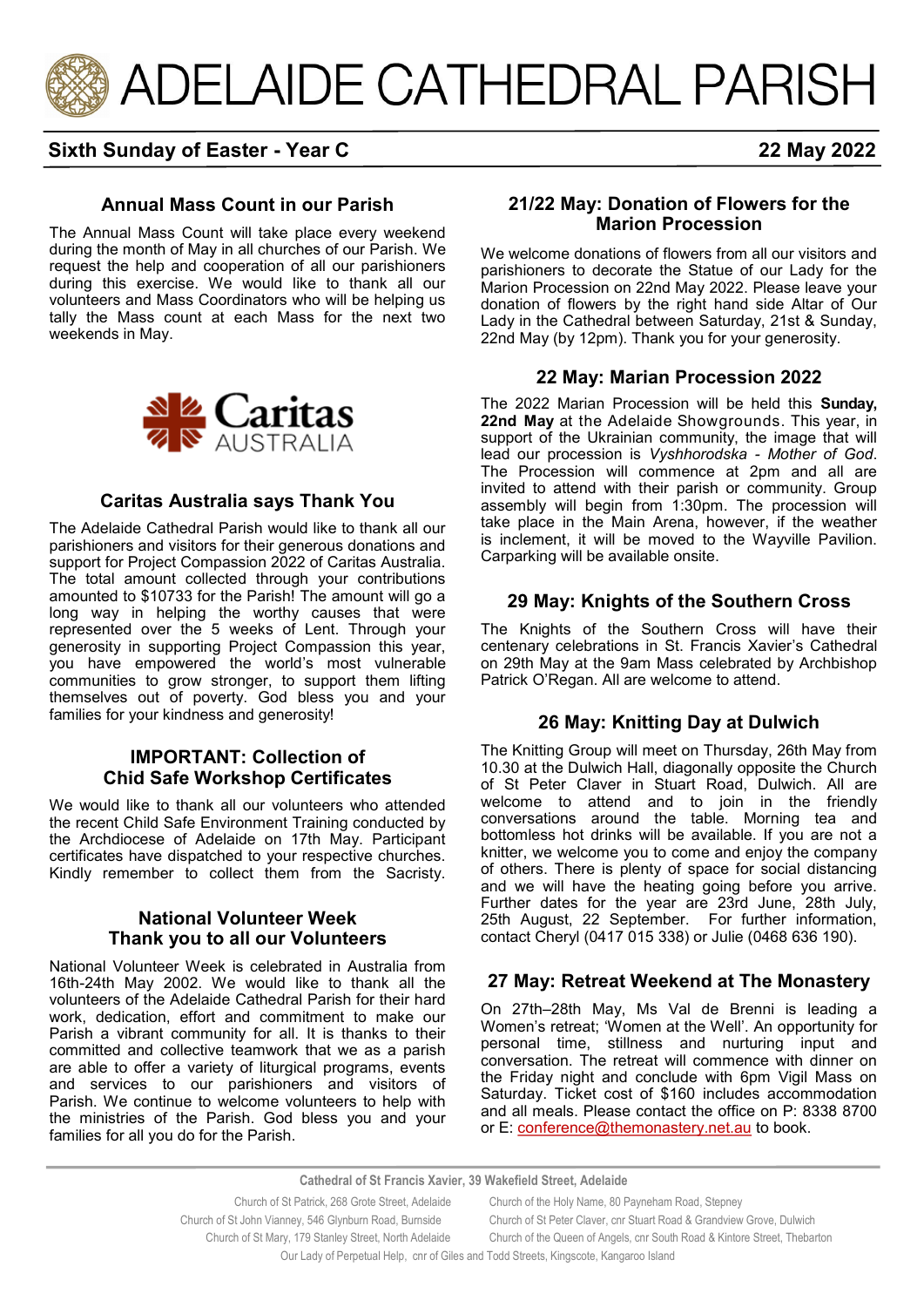| <b>ADELAIDE CATHEDRAL PARISH</b>                                                                                                                         |                                                                                                |                                                                                                  |      | <b>WORSHIP:</b>                                                                                                                                                                                                                                                                                   |  |
|----------------------------------------------------------------------------------------------------------------------------------------------------------|------------------------------------------------------------------------------------------------|--------------------------------------------------------------------------------------------------|------|---------------------------------------------------------------------------------------------------------------------------------------------------------------------------------------------------------------------------------------------------------------------------------------------------|--|
| <b>Administrator</b><br><b>Assistant Administrator</b>                                                                                                   |                                                                                                | Archbishop of Adelaide Archbishop Patrick O'Regan<br>Fr. Anthoni Adimai SdM<br>Fr. Peter Rozitis |      | Entrance Antiphon: Proclaim a joyful sound and let it be<br>heard; proclaim to the ends of the earth: The Lord has freed<br>his people. Alleluia.                                                                                                                                                 |  |
| <b>Latin Mass Chaplain</b>                                                                                                                               | Fr. Michael McCaffrey, FSSP                                                                    |                                                                                                  |      | First Reading: Acts 15:1-2,22-29.                                                                                                                                                                                                                                                                 |  |
| Parish Office (across the lawn from the Cathedral)<br>Mon to Fri: 9.30am-4.30pm · 8210 8155<br>39 Wakefield St (corner of Wakefield and King William St) |                                                                                                |                                                                                                  | you! | Responsorial Psalm: O God, let all the nations praise                                                                                                                                                                                                                                             |  |
| Adelaide SA 5000.                                                                                                                                        |                                                                                                |                                                                                                  |      | Second Reading: Revelation 21:10-14,22-23.                                                                                                                                                                                                                                                        |  |
| Mailing: GPO BOX 1364, Adelaide SA 5001.<br>acp@adelaide.catholic.org.au • www.adelcathparish.org                                                        |                                                                                                |                                                                                                  |      | Gospel Acclamation: Alleluia! Alleluia! All who love me<br>will keep my words, and my Father will love them and we will<br>come to them. Alleluia!                                                                                                                                                |  |
| Parish newsletter: www.adelcathparish.org/news-events/<br>weekly-newsletters.                                                                            |                                                                                                |                                                                                                  |      | Gospel: John 14:23-29.                                                                                                                                                                                                                                                                            |  |
|                                                                                                                                                          |                                                                                                |                                                                                                  |      | Universal Prayer Response: Christ, graciously hear us.                                                                                                                                                                                                                                            |  |
| <b>Otherway Centre</b>                                                                                                                                   | <b>Aboriginal Catholic Ministry</b><br>8362 3185<br><b>Cathedral Parish Music</b><br>8210 8128 |                                                                                                  |      | <b>Communion Antiphon:</b> If you love me, keep my<br>commandments, says the Lord, and I will ask the Father and<br>he will send you another Paraclete, to abide with you<br>forever, Alleluia.                                                                                                   |  |
|                                                                                                                                                          |                                                                                                |                                                                                                  |      |                                                                                                                                                                                                                                                                                                   |  |
| Any emergency requiring a priest 0417 080 955                                                                                                            |                                                                                                |                                                                                                  |      | ***********************                                                                                                                                                                                                                                                                           |  |
| Pastoral Care: Visitation and Communion can be arranged<br>for parishioners who are ill. Please call the Office: 8210 8155.                              |                                                                                                |                                                                                                  |      | <b>Next week:</b> The Ascension of the Lord.<br>First Reading: Acts 1:1-11.                                                                                                                                                                                                                       |  |
| <b>Normal Mass Timings</b><br>REFER TO PARISH WEBSITE FOR HOLY WEEK SCHEDULE                                                                             |                                                                                                |                                                                                                  |      | Second Reading: Ephesians 1:17-23.                                                                                                                                                                                                                                                                |  |
| St. Francis Xavier Cathedral, Adelaide<br><b>Sunday Masses</b><br>Sat: 6pm(Vigil)                                                                        |                                                                                                |                                                                                                  |      | Gospel: Luke 24:46-53.                                                                                                                                                                                                                                                                            |  |
|                                                                                                                                                          |                                                                                                |                                                                                                  |      | ***********************                                                                                                                                                                                                                                                                           |  |
|                                                                                                                                                          | Sun: 7am, 9am, 11am,<br>2.30pm (African), 6pm                                                  |                                                                                                  |      | Liturgies & Activities (23rd - 29th May)                                                                                                                                                                                                                                                          |  |
| <b>Weekday Masses</b>                                                                                                                                    |                                                                                                | Mon - Fri: 8am, 12.10pm & 5.45pm<br>Sat: 8am, 11.30am                                            |      | Tue Our Lady, Help of Christians<br>Thu St. Philip Neri<br>Sun The Ascension of the Lord                                                                                                                                                                                                          |  |
| <b>Public Holidays</b>                                                                                                                                   |                                                                                                | 8am ONLY at the Cathedral.                                                                       |      |                                                                                                                                                                                                                                                                                                   |  |
| <b>Confessions</b>                                                                                                                                       |                                                                                                | Mon, Wed, Fri: 11-12 noon, 5-5.30pm<br>Sat: 12 noon-1pm, 4.30-5.30pm                             |      | <b>Prayer Requests</b><br>Recently Deceased: Cyril Fernandes, Lagrimas Ysona,                                                                                                                                                                                                                     |  |
| <b>Holy Hour</b>                                                                                                                                         |                                                                                                | <b>Tues: 6.30pm, Fri: 11am</b>                                                                   |      | Verna Patricia Gleeson (All SFX), Aubrey Barr (HN), Marija<br>Ivankovic (St. Mary's), and June Deroubaix (SJV).                                                                                                                                                                                   |  |
| <b>St Mary's, Lower North Adelaide</b><br>Tues and Fri: 8am<br><b>Sun: 9.30am</b>                                                                        |                                                                                                |                                                                                                  |      | <b>Deceased Anniversaries:</b>                                                                                                                                                                                                                                                                    |  |
|                                                                                                                                                          |                                                                                                |                                                                                                  |      | Cathedral: Lorenza Salaveria, Intihaar family, Vusinic<br>family, Douglas Cabraal, Jacqui De Angelis, Barbara Cho,<br>Harry Miragentis, Lazarp Espiritu and Mario & Helen Porter.                                                                                                                 |  |
| <b>Queen of Angels, Thebarton</b><br><b>Wed: 8.30am</b><br>Sat: Confessions: 5.45pm   Vigil: 6pm                                                         |                                                                                                |                                                                                                  |      |                                                                                                                                                                                                                                                                                                   |  |
| <b>Sun: 9.30am</b><br><b>St John Vianney, Burnside</b>                                                                                                   |                                                                                                |                                                                                                  |      | Queen of Angels: Anna Marafioti, Concentina Timpani,<br>Lisabetta &n Immaculata Crea, Teresa Romano, Carmela                                                                                                                                                                                      |  |
| Tues and Thu: Mass: 9am   Confessions: 9.30am<br>Sun: 9am                                                                                                |                                                                                                |                                                                                                  |      | Costa, Matilda Romano, Ada Ielasi and Cecilia Kaiser.<br>St. Marys: Vivienne & Xavier Albanozo and Connie Isola.                                                                                                                                                                                  |  |
| <b>St Peter Claver, Dulwich</b><br>Wed: 9am, Fri: 11am Confessions: 11.30am<br>Sat: Confessions: 5.30pm   Vigil: 6pm<br>Sun: 11am                        |                                                                                                |                                                                                                  |      | St. John Vianney/St. Peter Claver: Hazel Hawke, Joyce<br>Hopkins & family, Noelene Matheson, Ron & Effie James,<br>Domenico Patroni, John Gale & family, Margaret Weller &<br>family, Ken Hill, Sr. Boniface Fogarty, Harry Bambacus,<br>Betty & Tony Sakowski, Sr. Angela Kennedy and Margaret & |  |
| <b>Holy Name, Stepney</b><br><b>Sun: 11am</b>                                                                                                            |                                                                                                |                                                                                                  |      | Ron Brittain.                                                                                                                                                                                                                                                                                     |  |
| St. Patrick, Grote Street, Adelaide<br>Sun: 10.30am (Croatian)<br>4.00pm (Portuguese) ONLY 1st and 3rd Sunday                                            |                                                                                                |                                                                                                  |      | <b>Prayers Requests for the Sick</b><br>Bruce Palmer, Ester Mendoza, Jacob Dylan, Anton                                                                                                                                                                                                           |  |
| Our Lady of Perpetual Help, Kangaroo Island<br>Sun: Confessions: 9:00 am   Mass: 9.30 am                                                                 |                                                                                                |                                                                                                  |      | Sylvester, Antonio Romeo, Charles Dias, Lydia, Emily Swan,<br>Angelina Musico, Lydia D'souza, Teresita Agravante, Amy<br>Lopez, Anna Fiocco, Julie Nelson, Elijah Oleta, Paul Nowak,                                                                                                              |  |

**Please contact the Parish Office for Baptism & Wedding bookings.**

Stefano Scambiatterra, Agnes Sobida Liat, Bebut & Stella

Alquizola. Msgr Robert Egar and Richard Murphy.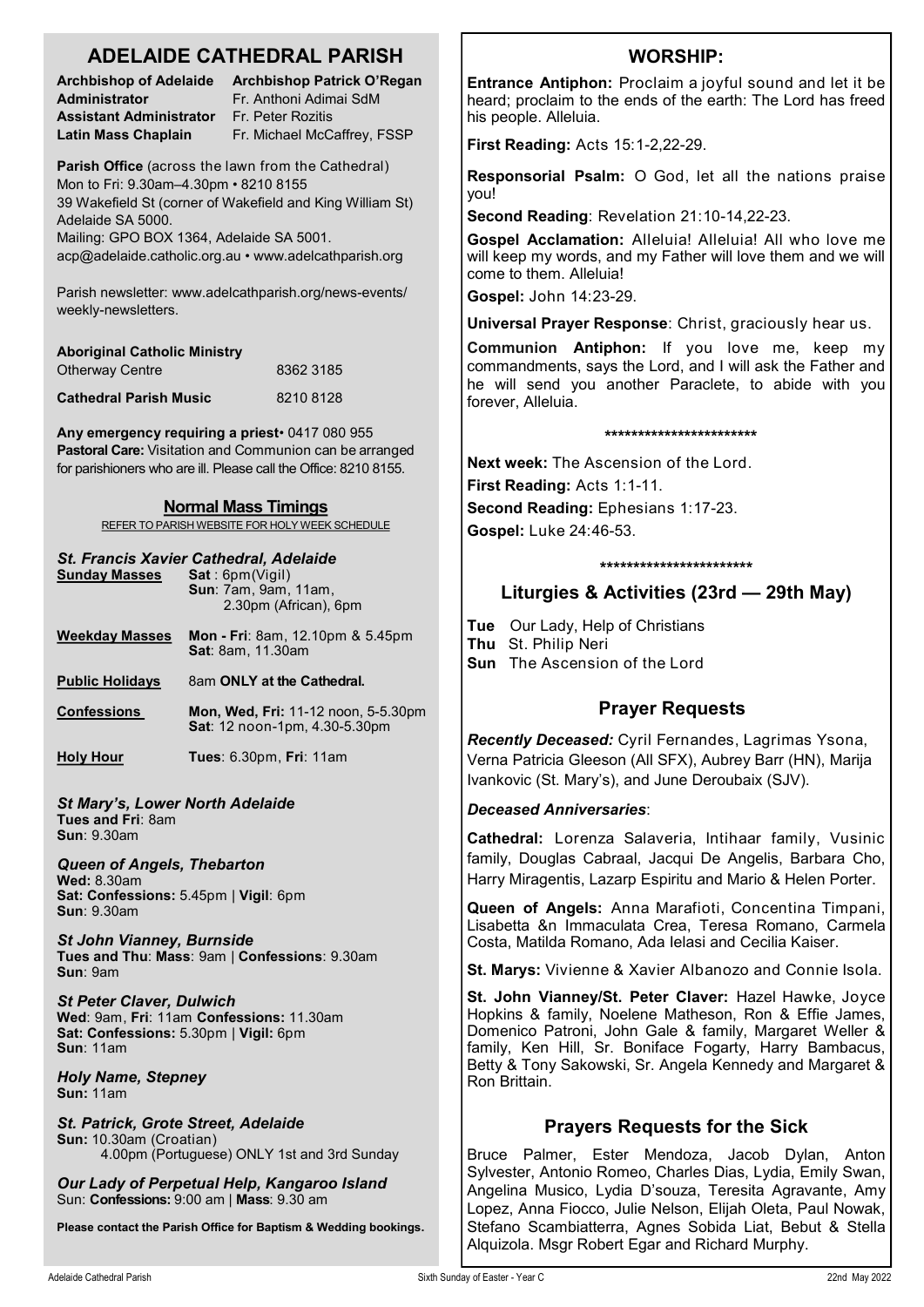# **21 May: Justice For Refugees SA**

The Federal election is on 21st May and since the beginning of the year the J4RSA Management Committee, supporters and members, have been working tirelessly to engage directly with sitting MPs, senators and candidates in key seats around SA. This engagement has also included meeting with and writing to candidates and political influencers, as well raising questions in local candidate forums. We have held workshops on **[How to engage with your MP](https://justiceforrefugeessa.org/wp-content/uploads/How-To-Meet-With-Your-local-MP.pdf)** for young supporters. As a focal point of this engagement the committee developed the **[Four Priorities for](https://justiceforrefugeessa.org/wp-content/uploads/J4RSA-Briefing-on-Priorities-2022-.pdf)  [Change](https://justiceforrefugeessa.org/wp-content/uploads/J4RSA-Briefing-on-Priorities-2022-.pdf)** with supporting summary documents, **[Economic Resources List,](https://justiceforrefugeessa.org/wp-content/uploads/J4RSA-Economic-Resource-list-.pdf)** and **[Health](https://justiceforrefugeessa.org/wp-content/uploads/J4RSA-SUMMARY-Health-Impacts-of-Refugee-Detention.pdf)  [Impacts on Refugees in Detention.](https://justiceforrefugeessa.org/wp-content/uploads/J4RSA-SUMMARY-Health-Impacts-of-Refugee-Detention.pdf)** Along with this South Australian-based activity, Justice for Refugees SA has been working in collaboration with more than 140 organisations around Australia to raise awareness of the issues facing refugees and people seeking asylum, with voters and our future federal politicians. The support of the Catholic dioceses of SA has enabled Justice for Refugees SA to do this work, giving voice to community concerns directly to our political decision makers, building a foundation for long-term engagement with elected MPs and senators post-election. For more information or how you can become involved please email: [info@justiceforrefugees.org](mailto:info@justiceforrefugees.org) or kindly visit <https://justiceforrefugeessa.org/>

### **22nd May: Manresa Circle of Friends (117) Music Concert**

Manresa Circle of Friends (117) invites you to a Sunday concert at 2.30pm on 22nd May in support of Refugees and Asylum Seekers at St Ignatius College Chapel, 2 Manresa Court, Athelstone. Suggested donation \$25 at the door (children free). Bookings appreciated but not required. Please contact Gloria on M: 0422 212 344 or E: [gsanderson@internode.on.net.](mailto:gsanderson@internode.on.net) 

## **22 May: Beatification of Pauline Jaricot**

The beatification of Pauline Jaricot, founder of the Propagation of the Faith Society, will take place on 22 May 2022. It is 400 years since the establishment of the Congregation for the Evangelisation of Peoples, 200 years since the founding of the Propagation of the Faith Society, and 100 years since the work of Catholic Mission was granted Pontifical status. Pauline Jaricot created a movement that made enormous change in the world. This was done simply, by asking people to give a penny when they gathered in their small groups (a penny in the early 1800s is probably equivalent to the cost of a cappuccino today). Donations were sent to foreign places to serve the poor of her time. This year's Propagation of the Faith appeal will be held on Sunday 22nd May in all churches of our Parish.

# **Caritas Australia Ukraine Appeal**

Our long-standing partner, Caritas Ukraine, is on the ground providing shelter, food, clean water, medicine and psychological support. Donate now to help the people of Ukraine [www.caritas.org.au/ukraine](https://aus01.safelinks.protection.outlook.com/?url=http%3A%2F%2Fwww.caritas.org.au%2Fukraine&data=04%7C01%7CCco-Reception%40adelaide.catholic.org.au%7Cfc58bf7f33d340f2ee9b08da07b447d1%7Cfe51d108d61d407cbcaaaab5af82a7ac%7C1%7C0%7C637830768121954887%7CUnknown%) or call 1800 024 413 toll free. Please visit the website for more details: [www.caritas.org.au/ukraine](https://aus01.safelinks.protection.outlook.com/?url=http%3A%2F%2Fwww.caritas.org.au%2Fukraine-news&data=04%7C01%7CCco-Reception%40adelaide.catholic.org.au%7Cfc58bf7f33d340f2ee9b08da07b447d1%7Cfe51d108d61d407cbcaaaab5af82a7ac%7C1%7C0%7C637830768121954887%7CUnk)-news



# **22 May: World Communication Day**

The Catholic Church in Australia celebrates World Communications Day on the Sixth Sunday of Easter (May 22). Pope Francis' message this year focuses on the importance of 'Listening with the ear of the heart'. The Australian Catholic Media Council has produced social media resources for the celebration. Please visit [www.catholic.org.au/wcd](World%20Communication%20Day)

# **26 May: Alive in Christ Christian Initiation**

Presented by Dr. Jenny O'Brien of the Office for Worship, this course will look at why the RCIA was brought back after the Second Vatican Council and allow participants to discover a new understanding of their own baptism and faith. Commencing on Thursday, May 26, from 7pm to 9pm the course runs for 5 weeks in St Francis Xavier's Cathedral Hall. Parking available in the Cathedral carpark. Cost is \$50 per person. Bookings can be made by contacting the Office for Worship on 8210 8130 or email: [worship@adelaide.catholic.org.au](mailto:worship@adelaide.catholic.org.au)

## **28 May: Fr. Hugh O'Sullivan Dinner & Mass**

16th May marks the 25th anniversary of the death of Fr. Hugh O'Sullivan, Adelaide priest and chaplain to the Australian and International Young Christian Workers movement. Fr. Hugh served as a priest in six South Australian parishes but it was as a YCW chaplain – at the local, diocesan and national levels – that he will be best remembered. From June 1977, he served as part time YCW national chaplain, and then as full time national chaplain from 1983-1988. Fr. Hugh went to Hong Kong in 1989 as YCW chaplain to the Asia-Pacific region. To celebrate the life and action of Fr. Hugh the YCW will be hosting a dinner with guest speakers who worked closest with him at The Monastery (15 Cross Rd, Glen Osmond) on Saturday May 28. Tickets are \$55 and can be purchased by contacting Ashish at E: [ashish.chaulagain@ycw.org.au](mailto:ashish.chaulagain@ycw.org.au) or M: 0449 913 292. Dinner will be followed by Mass at 2pm on Sunday May 29 at The Monastery.

### **4 June: Journey Into The Joy Pentecost Encounter – COYYA**

The Catholic Office for Youth and Young Adults (COYYA) is inviting young people of Adelaide (16-35 years) to encounter the many wonders of Pentecost on Saturday, June 4. 'Pentecost Encounter' will have a new multi-workshop format including reflection, prayer, discussion, testimony, praise and worship and games, at a new timeslot (1pm-5.30pm). COYYA is collaborating with St Mary's College, Adelaide to make the event more central to the CBD. Registration is now open at [https://www.trybooking.com/BZJDX.](https://aus01.safelinks.protection.outlook.com/?url=https%3A%2F%2Fwww.trybooking.com%2FBZJDX&data=05%7C01%7CCco-Reception%40adelaide.catholic.org.au%7C3768892bd32343fd910608da314fec66%7Cfe51d108d61d407cbcaaaab5af82a7ac%7C1%7C0%7C637876516609261073%7CUnknown%7)

### **20 June: Refugee Week 2022 Prayer Service**

An online prayer service will be hosted by the Australian Catholic Migrant & Refugee Office and the Office for Justice, Ecology and Peace on 20th June at 6pm (AEST). For more details and registration please visit: [https://bit.ly/RefugeeWeek2022Prayers.](https://bit.ly/RefugeeWeek2022Prayers)

AUSTRALIA